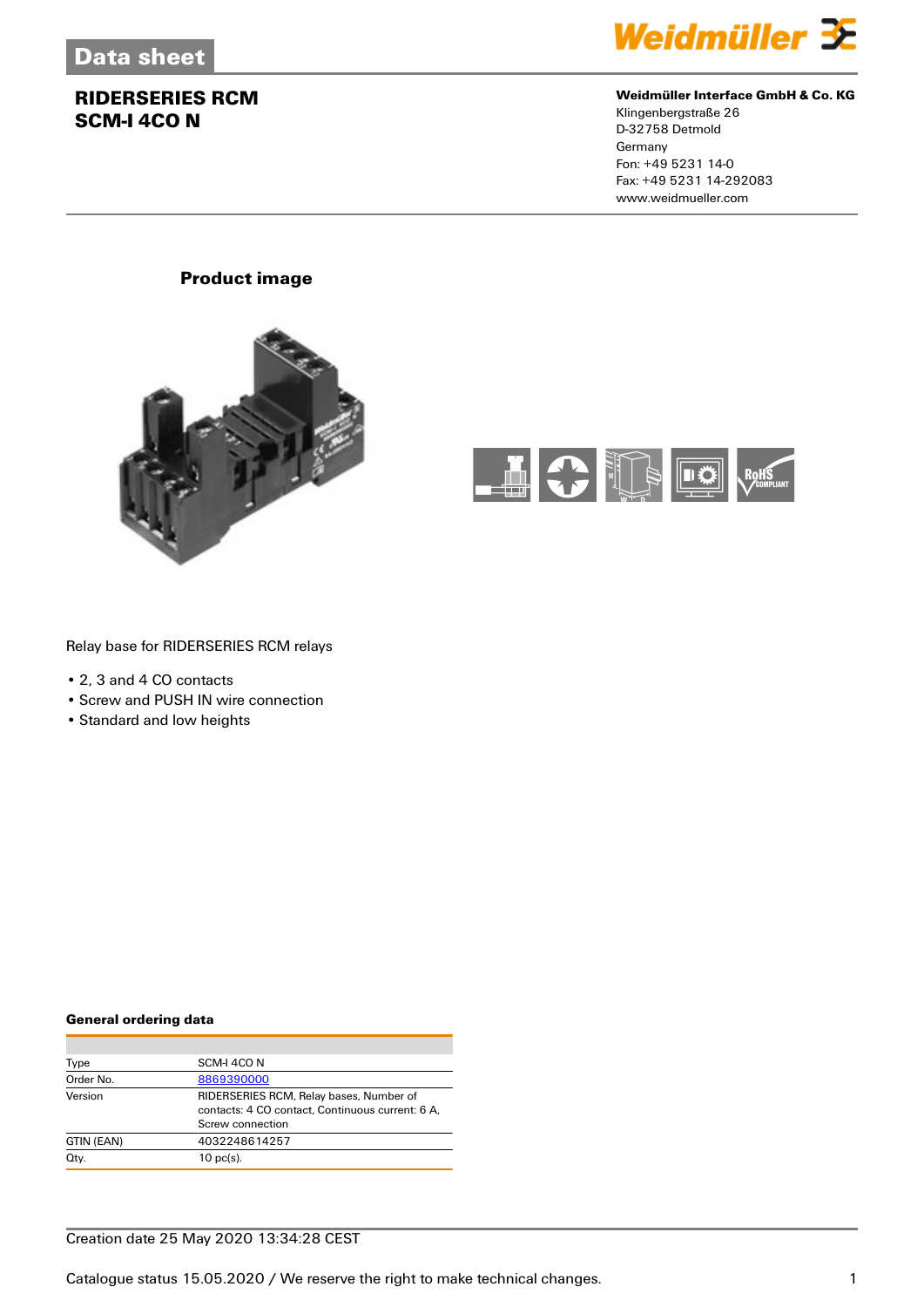# **Technical data**



## **Weidmüller Interface GmbH & Co. KG**

Klingenbergstraße 26 D-32758 Detmold Germany Fon: +49 5231 14-0 Fax: +49 5231 14-292083

| <b>Dimensions and weights</b>                 |                                                |                                                   |                           |
|-----------------------------------------------|------------------------------------------------|---------------------------------------------------|---------------------------|
| Width                                         | 27.2 mm                                        |                                                   | 1.071 inch                |
| Height                                        | 73.5 mm                                        | Width (inches)<br>Height (inches)                 | 2.894 inch                |
| Depth                                         | 41.5 mm                                        | Depth (inches)                                    | 1.634 inch                |
| Net weight                                    | 56.4g                                          |                                                   |                           |
| <b>Temperatures</b>                           |                                                |                                                   |                           |
|                                               |                                                |                                                   |                           |
| Humidity                                      | 40 °C / 93 % rel. humidity,<br>no condensation | Operating temperature, max.                       | 70 °C                     |
| Operating temperature, min.                   | -40 °C                                         | Storage temperature, max.                         | 70 °C                     |
| Storage temperature, min.                     | $-40 °C$                                       | Operating temperature                             | -40 °C70 °C               |
| Storage temperature                           | $-40 °C70 °C$                                  |                                                   |                           |
| <b>Environmental Product Compliance</b>       |                                                |                                                   |                           |
| <b>REACH SVHC</b>                             | Lead 7439-92-1                                 |                                                   |                           |
| <b>Rated data UL</b>                          |                                                |                                                   |                           |
|                                               |                                                |                                                   |                           |
| Certificate No. (cURus)                       | E223759                                        |                                                   |                           |
| <b>Output</b>                                 |                                                |                                                   |                           |
| Rated switching voltage                       | 250 V AC                                       |                                                   | 250 V                     |
| Continuous current                            | 6 A                                            | Max. switching voltage, AC                        |                           |
| <b>Contact data</b>                           |                                                |                                                   |                           |
|                                               |                                                |                                                   |                           |
| Contact type                                  | 4 CO contact                                   |                                                   |                           |
| <b>General data</b>                           |                                                |                                                   |                           |
|                                               |                                                |                                                   |                           |
| Version<br>Colour                             | flat design<br>black                           | Rail<br>UL 94 flammability rating                 | <b>TS 35</b><br>$V-0$     |
|                                               |                                                |                                                   |                           |
| <b>Insulation coordination</b>                |                                                |                                                   |                           |
| Rated voltage                                 | 250V                                           | Surge voltage category                            | Ш                         |
| <b>Pollution severity</b>                     | $\overline{2}$                                 | Insulating material group                         | Illa                      |
| Protection degree                             | IP <sub>20</sub>                               | Type of isolation at input and output             | Basic insulation          |
| Dielectric strength, Input/Output             | 2.5 kV <sub>eff</sub> / 1 Min.                 | Creepage and clearance distance input -<br>output | $\geq 4$ mm               |
| Type of isolation at neighbouring<br>contacts | Basic insulation                               | Dielectric strength of neighbouring<br>contacts   | 2 $kV_{\text{eff}}/1$ min |
| Dielectric strength of open contact           | 1.2 $kV_{\text{eff}}/1$ min.                   |                                                   |                           |
| Further details of approvals / standards      |                                                |                                                   |                           |
|                                               |                                                |                                                   |                           |
| <b>Standards</b>                              | IEC 61810-1, UL508                             | Certificate No. (CSA)                             | 249409-2295474            |
| Certificate No. (cURus)                       | E223759                                        |                                                   |                           |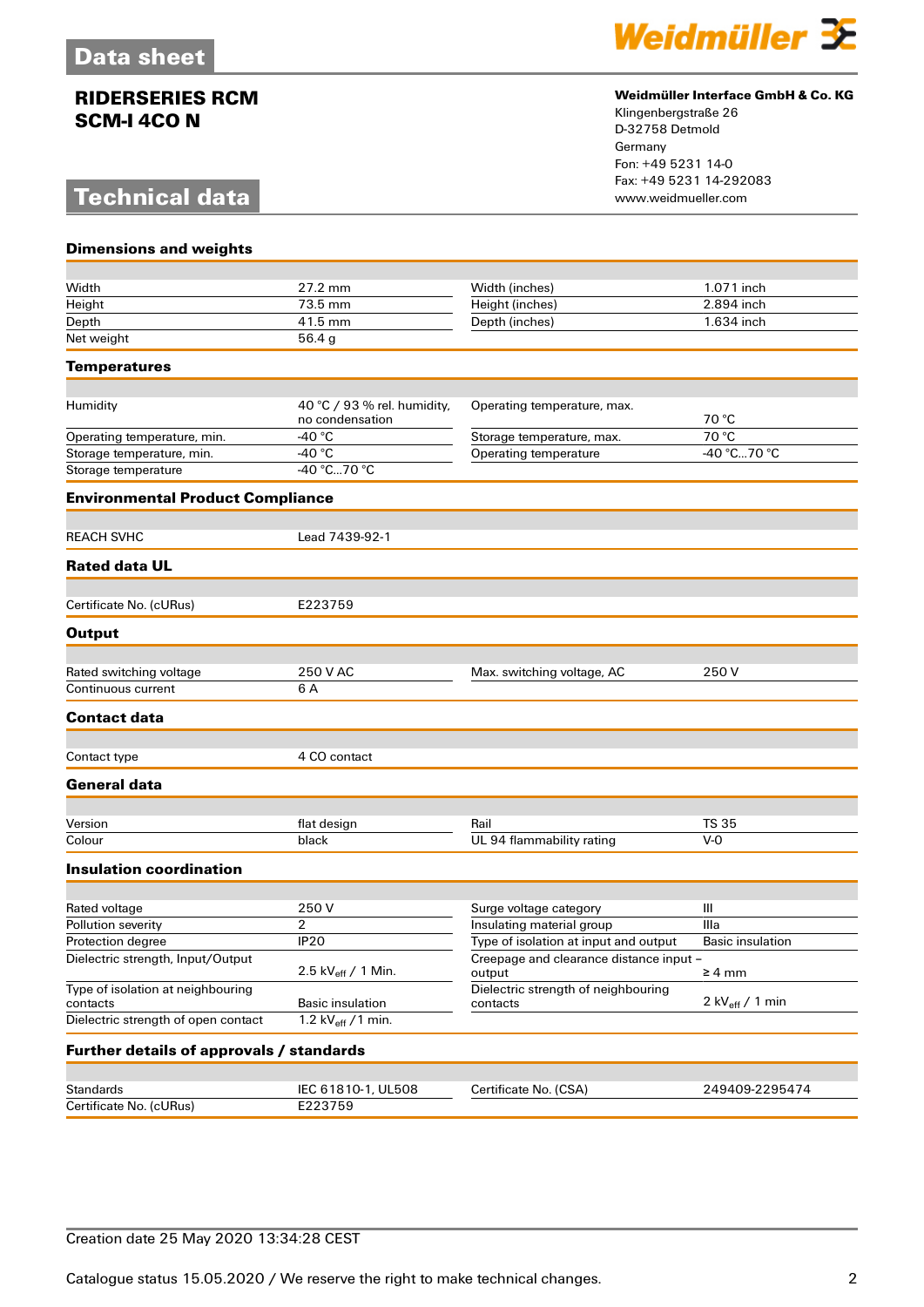# **Technical data**

**Connection data**



### **Weidmüller Interface GmbH & Co. KG**

Klingenbergstraße 26 D-32758 Detmold Germany Fon: +49 5231 14-0 Fax: +49 5231 14-292083

| Wire connection method                                                                        | Screw connection                                                              | Stripping length, rated connection                                                            | 8 mm             |  |
|-----------------------------------------------------------------------------------------------|-------------------------------------------------------------------------------|-----------------------------------------------------------------------------------------------|------------------|--|
| Tightening torque, min.                                                                       | $0.5$ Nm                                                                      | Tightening torque, max.                                                                       | $0.7$ Nm         |  |
| Clamping range, rated connection                                                              | $2.5$ mm <sup>2</sup>                                                         | Clamping range, min.                                                                          | $1 \text{ mm}^2$ |  |
| Clamping range, max.                                                                          | $2.5$ mm <sup>2</sup>                                                         | Wire cross-section, solid, min.                                                               | $1 \text{ mm}^2$ |  |
| Wire cross-section, solid, max.                                                               | $2.5$ mm <sup>2</sup>                                                         | Wire connection cross-section, finely<br>stranded, min.                                       | $1 \text{ mm}^2$ |  |
| Wire connection cross section, finely<br>stranded, max.                                       | $2.5 \text{ mm}^2$                                                            | Wire connection cross-section, finely<br>stranded with wire-end ferrules DIN<br>46228/4, min. | $1 \text{ mm}^2$ |  |
| Wire connection cross-section, finely<br>stranded with wire-end ferrules DIN<br>46228/4, max. | $2.5$ mm <sup>2</sup>                                                         | Conductor cross-section, flexible, AEH<br>(DIN 46228-1), min.                                 | $1 \text{ mm}^2$ |  |
| Conductor cross-section, flexible, AEH<br>(DIN 46228-1), max.                                 | $2.5$ mm <sup>2</sup>                                                         | Wire connection cross section, finely<br>stranded, two clampable wires, min.                  | $1 \text{ mm}^2$ |  |
| Wire cross-section, finely stranded, two<br>clampable wires, max.                             | $1.5$ mm <sup>2</sup>                                                         | <b>Blade</b> size                                                                             | size PZ1         |  |
| <b>Classifications</b>                                                                        |                                                                               |                                                                                               |                  |  |
|                                                                                               |                                                                               |                                                                                               |                  |  |
| <b>ETIM 6.0</b>                                                                               | EC001456                                                                      | <b>ETIM 7.0</b>                                                                               | EC001456         |  |
| eClass 9.0                                                                                    | 27-37-16-03                                                                   | eClass 9.1                                                                                    | 27-37-16-03      |  |
| eClass 10.0                                                                                   | 27-37-16-03                                                                   | <b>UNSPSC</b>                                                                                 | 30-21-19-17      |  |
| <b>Product information</b>                                                                    |                                                                               |                                                                                               |                  |  |
| <b>Product information</b>                                                                    | IP20 without connected conductor at complete opened clamping yoke connection. |                                                                                               |                  |  |
| <b>Approvals</b>                                                                              |                                                                               |                                                                                               |                  |  |
| Approvals                                                                                     | CE®RATI                                                                       |                                                                                               |                  |  |
| <b>ROHS</b>                                                                                   | Conform                                                                       |                                                                                               |                  |  |
| <b>Downloads</b>                                                                              |                                                                               |                                                                                               |                  |  |
| Approval/Certificate/Document of<br>Conformity                                                |                                                                               | <b>EU Konformitätserklärung / EU Declaration of Conformity</b>                                |                  |  |
| Brochure/Catalogue                                                                            | CAT 4.2 ELECTR 18/19 EN                                                       |                                                                                               |                  |  |
| <b>Engineering Data</b>                                                                       | <b>EPLAN, WSCAD</b>                                                           |                                                                                               |                  |  |
|                                                                                               |                                                                               |                                                                                               |                  |  |

Engineering Data EPLA<br>
Engineering Data STEP

Engineering Data